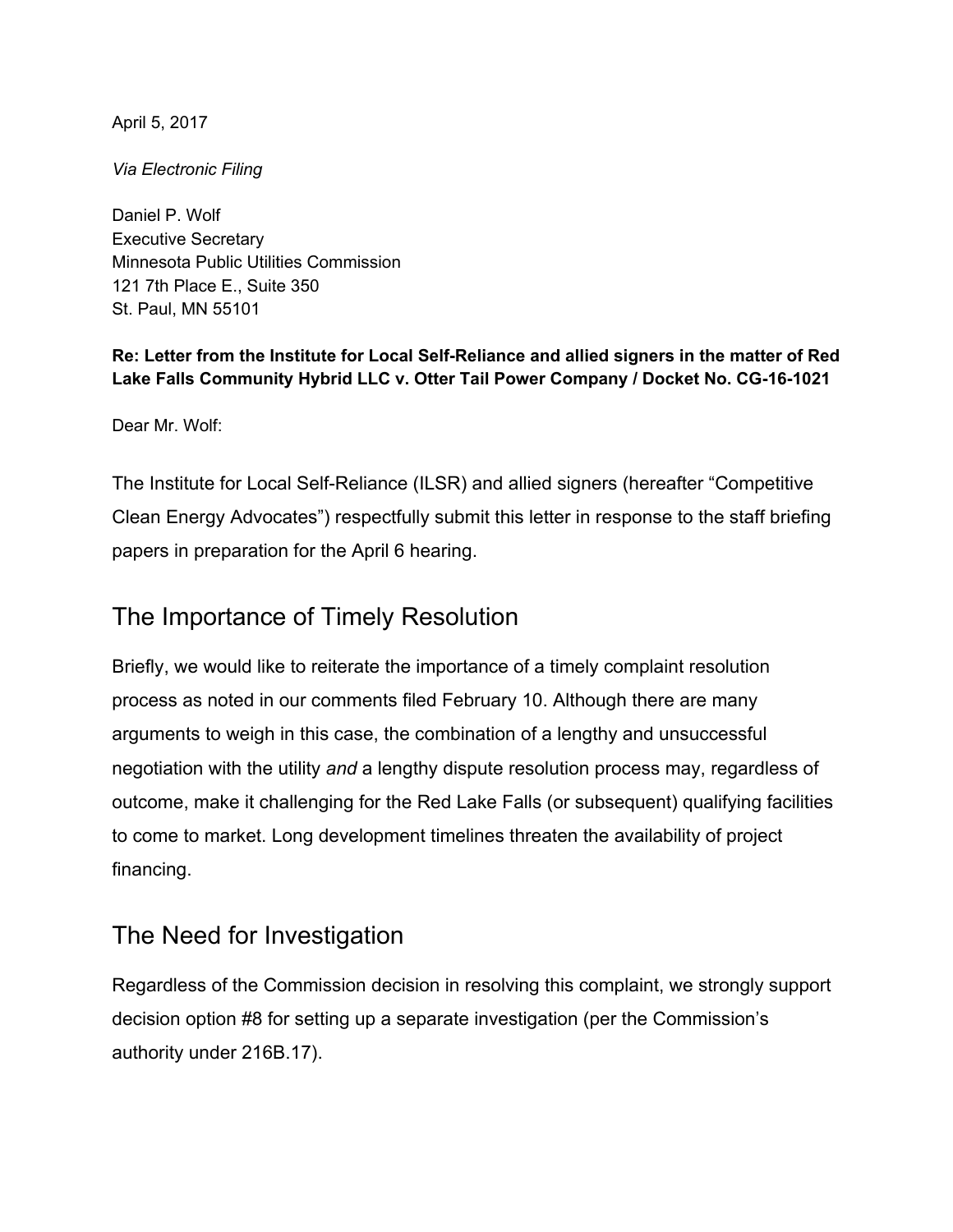The importance of this investigation is underscored by the numerous other proceedings examining the changing and increasingly decentralized nature of the electricity system. The value of solar methodology (Docket No. 14-65) provided an alternative to net metering that more robustly accounts for the value of this particular distributed energy resource, and is now in use for community solar projects. The report by ICF International (Docket No. 15-556) on grid modernization notes that the grid will see increasing use of distributed energy resources and that a key element in designing the grid to meet this shift is pricing that accurately reflects locational and other attributes. The interconnection standards proceeding (Docket No. CI-16-521) is updating rules for the grid in recognition that more decentralized energy production is forthcoming.

Across all these proceedings, the Commission and utilities are adapting grid rules to accommodate cost-effective alternatives to traditional methods of supplying energy and capacity to electric customers. Distributed energy projects like the one proposed for Red Lake Falls will be increasingly effective in supplying low-cost electricity, providing peak power capacity, and -- when interconnected near substations -- avoiding transmission costs incurred by larger, traditional power plants. But the rules have not kept pace with the opportunity to deploy cost-effective electricity supply to Minnesota utilities.

The concern of Otter Tail Power (expressed in their comments filed February 10) is that Juhl Energy's "proposed PPA rate exceeds Otter Tail's avoided costs." This sentiment mirrors concerns voiced by many Minnesota (and non-Minnesota) utilities about net metering and its relationship to the value of solar, which have been contested by solar energy producers. Minnesota has so far been a leader in addressing this issue head on, resolving the value dispute between producers, utilities, and customers by establishing a common methodology for calculating the value of solar.

In particular, the avoided cost methodology relies on a comparison to a "least cost renewable energy facility," a generic comparison that overlooks the distinctly different